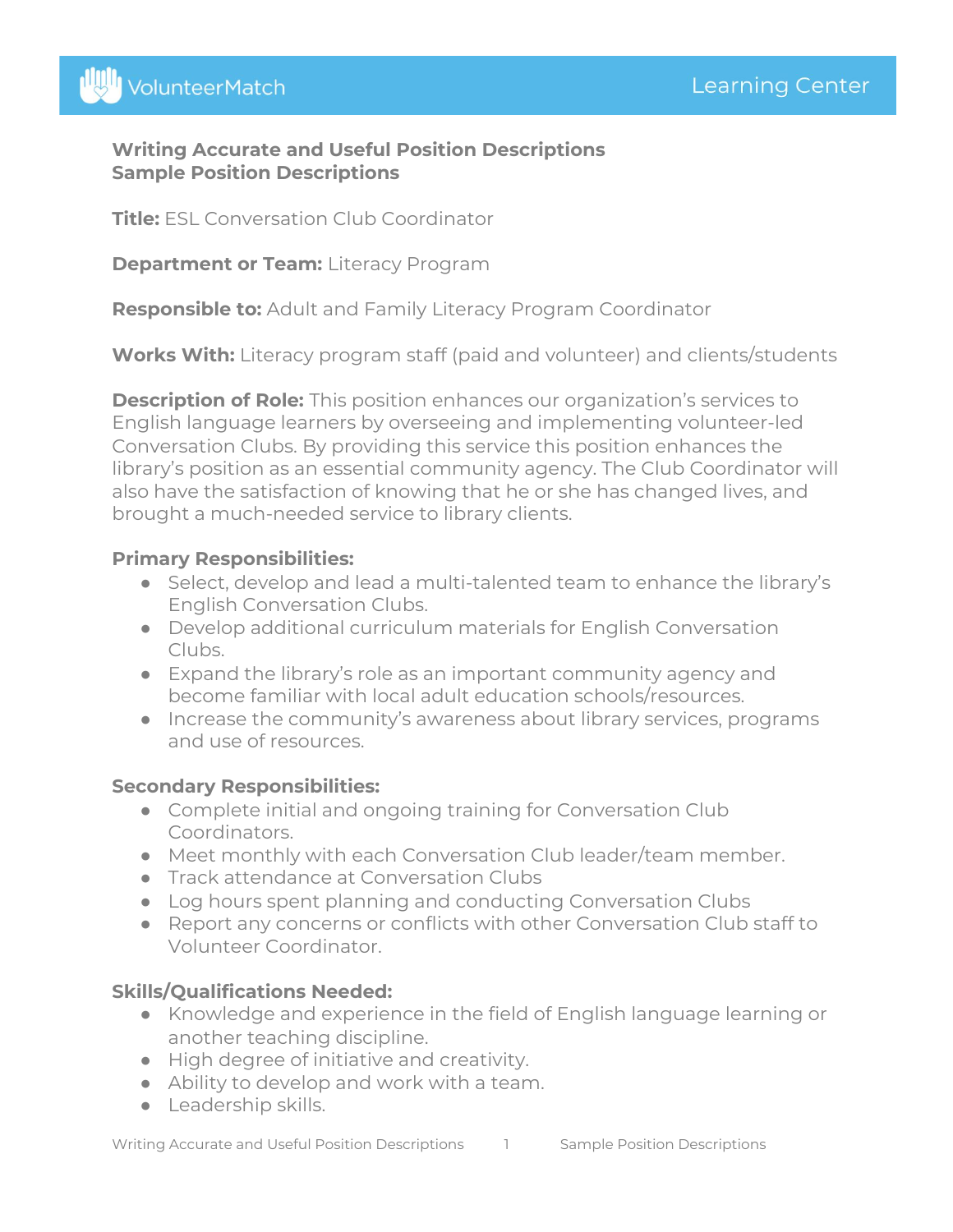# VolunteerMatch

● Experience in using Microsoft Office, internet and e-mail.

# **Desired Experience:**

- Previous experience with adult education.
- Previous experience creating or running programs, or organizing projects.

# **Training:**

Initial training and orientation will be provided, as well as additional support and training to be developed as the program grows.

# **Time Commitment:**

12 month commitment. Time per week flexible as determined by goals and objectives. Additional time spent meeting with Conversation Club leaders/team members.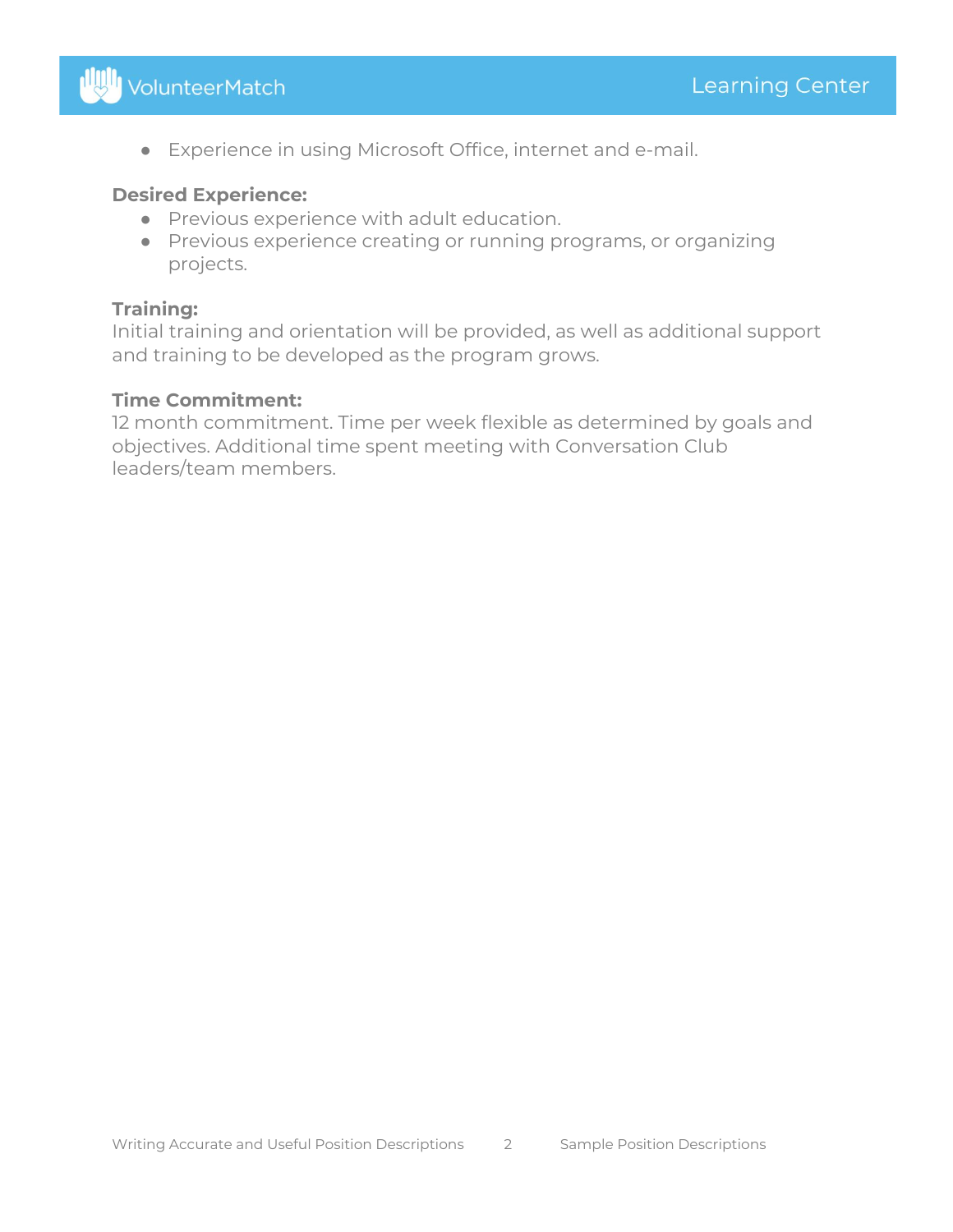**Title:** Nature Education Guide

**Department:** Environmental Education

**Reports to:** Director of Environmental Education

**Works with:** Environmental Education Guides

# **Description of Role:**

Our Nature Education Guides inspire in youth an awe for nature, love of animals, and willingness to taste new foods from the garden. Guides teach ecological concepts, and organic farming to youth ages 7 to 10 who visit us during a half-day field trip.

# **Primary Responsibilities:**

- Lead groups of 8 to 10 youth on hikes and tours of the farm and garden.
- Teach ecological concepts and organic agriculture that is age appropriate using experiential education technique.
- Manage safety.

# **Secondary Skills:**

- Attend morning check-in meeting and afternoon check-out
- Effectively assist adult chaperones attending trip with youth
- Attendance at special events as needed

# **Skills needed:**

- Passion for nature, organic farming, and youth empowerment!
- Ability to engage youth.
- Ability to manage group of 8 to 10 youth.

# **Desired Experience:**

- Extensive training provided
- Previous experience with youth a plus!
- Knowledge of California native plants and ecosystems, organic farming, and ecology a plus!
- Passion for the mission, environmental education, and youth empowerment

# **Time Commitment:**

One half day each week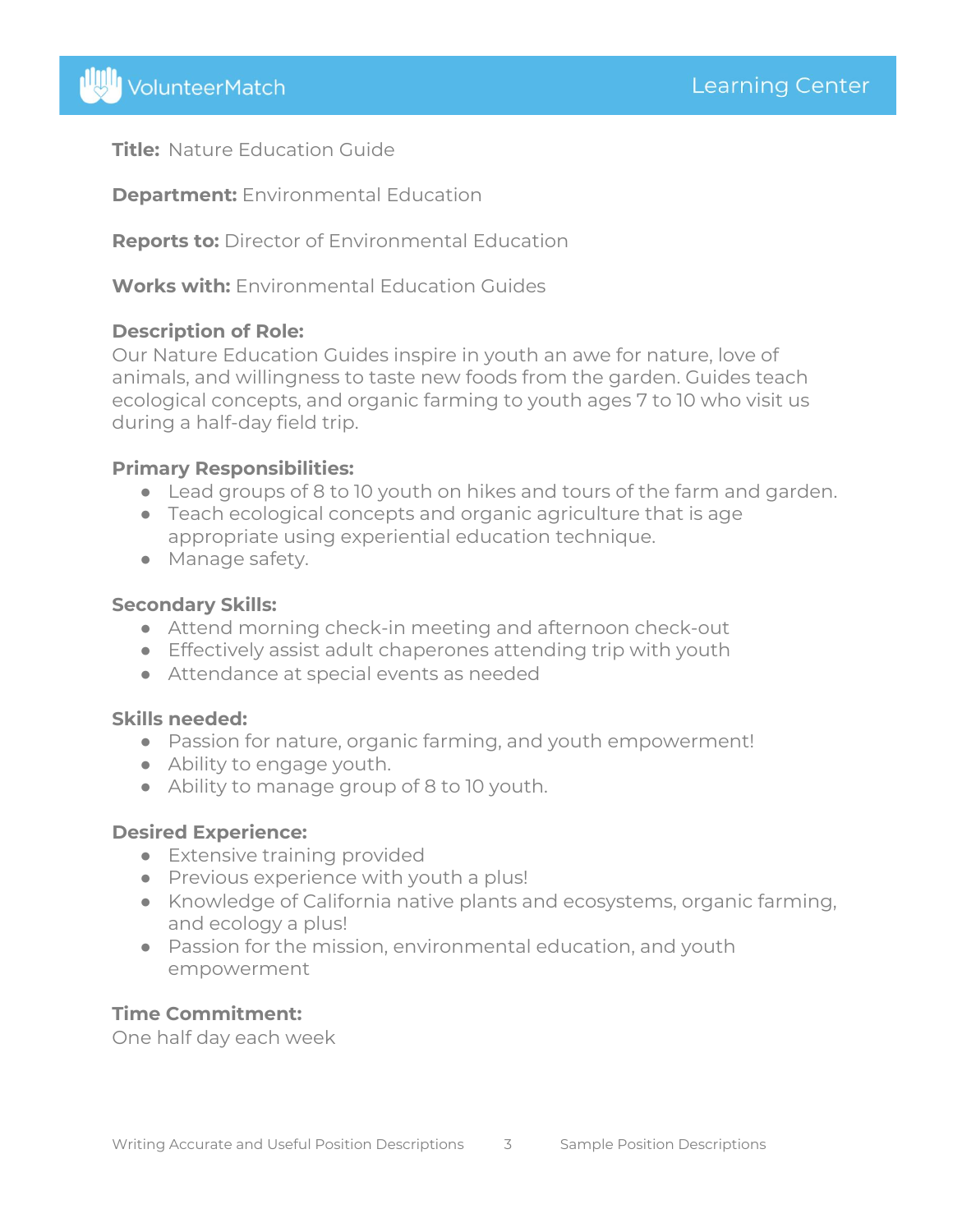**Title:** Online Job Counselor

# **Department or Team:** Employment Programs

**Responsible to:** Employment Programs Director

**Works With:** Employment Program staff (paid and volunteer) and job seekers

Description of Role: This position teaches clients to use computers, access the internet wirelessly, use the internet, and use computer software to access online job postings and to apply for jobs online. This training provides a much-needed service to our clients by assisting them, and to the community by increasing patron's technology skills and general computer literacy. This position offers the opportunity to meet new people, help others, and work in a pleasant environment.

#### **Primary Responsibilities:**

- Provide individual help to clients using computer work stations.
- Assist clients using the internet to conduct job searches.
- Assist clients in using Microsoft software and other specialized software.
- Help clients use other library machines such as copiers, printers, and checkout machines.
- Refer clients to Program Director as needed.
- Inform Program Director of any issues or problems with machines.

# **Secondary Responsibilities:**

- Be responsive and courteous to clients.
- Comply with organizations dress code for volunteers see Volunteer Handbook for specific information on the dress code.
- Sign in to and out of volunteer log book at the start and end of each shift.
- Keep the Volunteer Coordinator up-to-date with personal and emergency contact information.
- Report any concerns to Program Director.

# **Skills/Qualifications Needed:**

- Patience
- Good verbal communication skills
- Enjoys working with others
- Willing and able to follow directions
- Experience in using Microsoft Internet Explorer, internet search tools, and other Microsoft software programs.